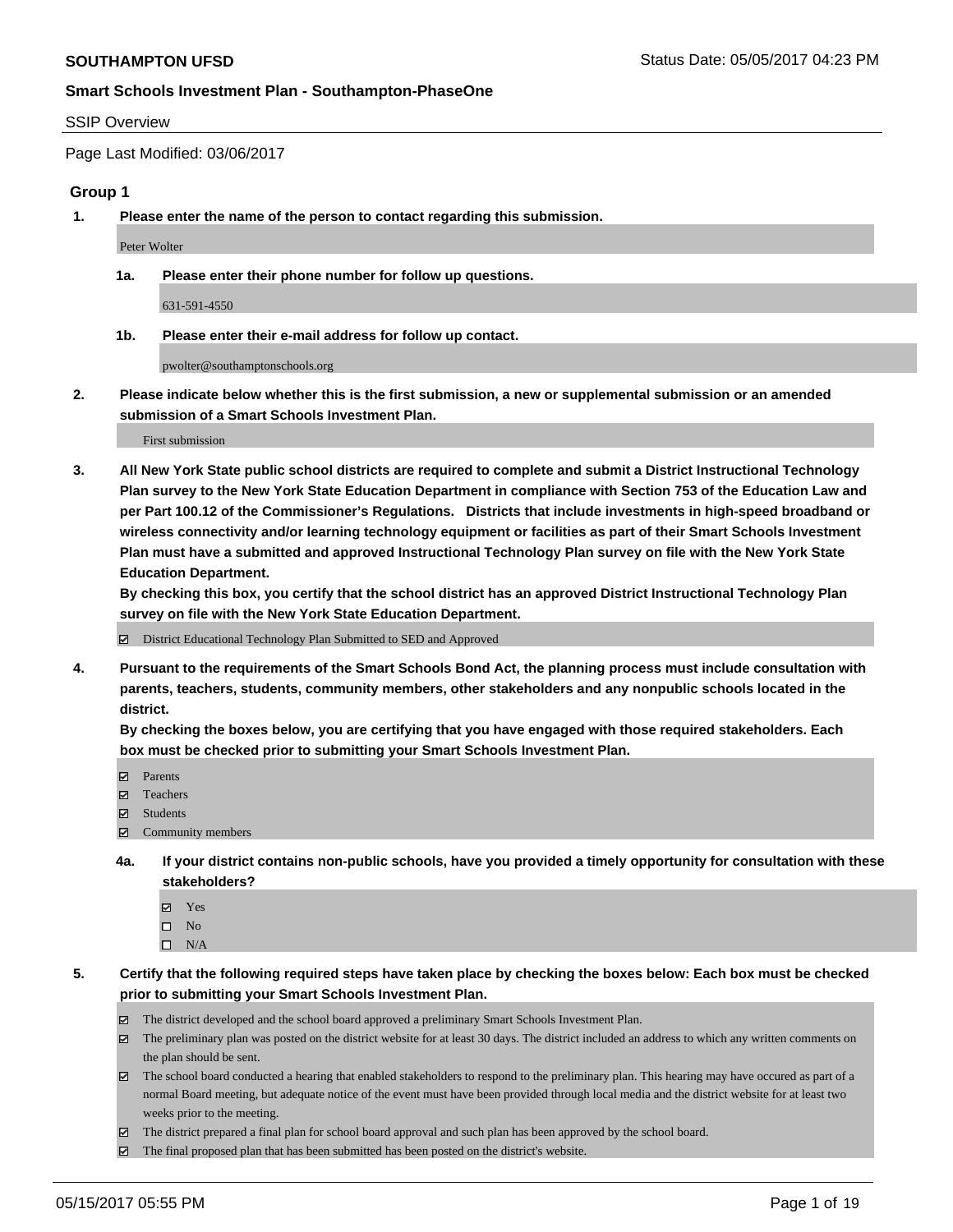#### SSIP Overview

Page Last Modified: 03/06/2017

**5a. Please upload the proposed Smart Schools Investment Plan (SSIP) that was posted on the district's website, along with any supporting materials. Note that this should be different than your recently submitted Educational Technology Survey. The Final SSIP, as approved by the School Board, should also be posted on the website and remain there during the course of the projects contained therein.**

Southampton6.01 Presentation purcell & wolter.pdf

**5b. Enter the webpage address where the final Smart Schools Investment Plan is posted. The Plan should remain posted for the life of the included projects.**

http://www.southamptonschools.org/district.cfm?subpage=2059639

**6. Please enter an estimate of the total number of students and staff that will benefit from this Smart Schools Investment Plan based on the cumulative projects submitted to date.**

1,600

**7. An LEA/School District may partner with one or more other LEA/School Districts to form a consortium to pool Smart Schools Bond Act funds for a project that meets all other Smart School Bond Act requirements. Each school district participating in the consortium will need to file an approved Smart Schools Investment Plan for the project and submit a signed Memorandum of Understanding that sets forth the details of the consortium including the roles of each respective district.**

 $\Box$  The district plans to participate in a consortium to partner with other school district(s) to implement a Smart Schools project.

**8. Please enter the name and 6-digit SED Code for each LEA/School District participating in the Consortium.**

| <b>Partner LEA/District</b> | <b>ISED BEDS Code</b> |
|-----------------------------|-----------------------|
| (No Response)               | (No Response)         |

**9. Please upload a signed Memorandum of Understanding with all of the participating Consortium partners.**

(No Response)

**10. Your district's Smart Schools Bond Act Allocation is:**

\$236,674

**11. Enter the budget sub-allocations by category that you are submitting for approval at this time. If you are not budgeting SSBA funds for a category, please enter 0 (zero.) If the value entered is \$0, you will not be required to complete that survey question.**

|                                              | Sub-           |
|----------------------------------------------|----------------|
|                                              | Allocations    |
| <b>School Connectivity</b>                   | 124,340        |
| <b>Connectivity Projects for Communities</b> | 0              |
| Classroom Technology                         | $\overline{0}$ |
| Pre-Kindergarten Classrooms                  | $\overline{0}$ |
| Replace Transportable Classrooms             | 0              |
| <b>High-Tech Security Features</b>           | $\overline{0}$ |
| Totals:                                      | 124,340        |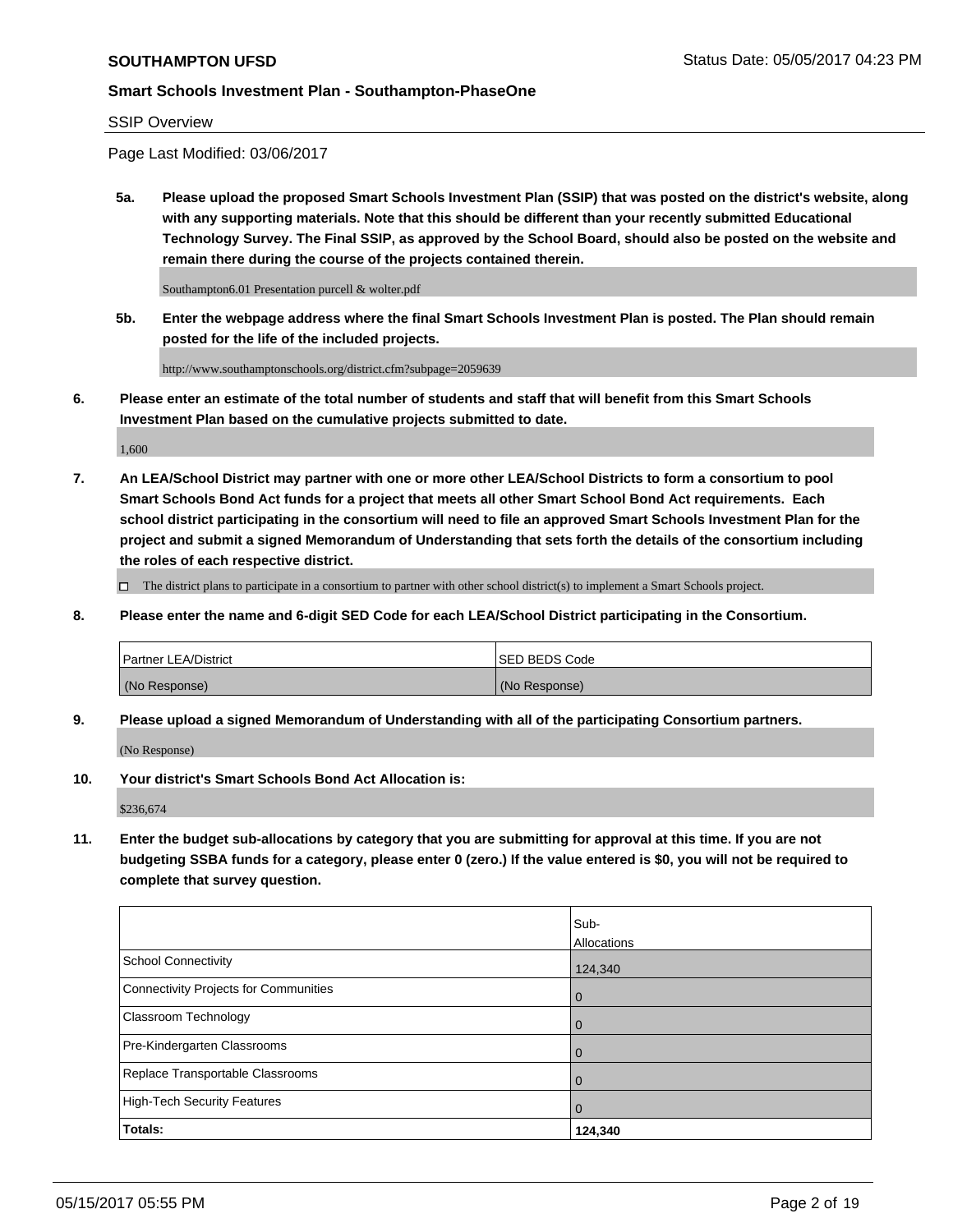## School Connectivity

Page Last Modified: 03/06/2017

## **Group 1**

- **1. In order for students and faculty to receive the maximum benefit from the technology made available under the Smart Schools Bond Act, their school buildings must possess sufficient connectivity infrastructure to ensure that devices can be used during the school day. Smart Schools Investment Plans must demonstrate that:**
	- **sufficient infrastructure that meets the Federal Communications Commission's 100 Mbps per 1,000 students standard currently exists in the buildings where new devices will be deployed, or**
	- **is a planned use of a portion of Smart Schools Bond Act funds, or**
	- **is under development through another funding source.**

**Smart Schools Bond Act funds used for technology infrastructure or classroom technology investments must increase the number of school buildings that meet or exceed the minimum speed standard of 100 Mbps per 1,000 students and staff within 12 months. This standard may be met on either a contracted 24/7 firm service or a "burstable" capability. If the standard is met under the burstable criteria, it must be:**

**1. Specifically codified in a service contract with a provider, and**

**2. Guaranteed to be available to all students and devices as needed, particularly during periods of high demand, such as computer-based testing (CBT) periods.**

## **Please describe how your district already meets or is planning to meet this standard within 12 months of plan submission.**

The current proposed wireless project (which is Phase 1 of a 2 phase project. Phase 2 will be submitted in about a year) will provide the necessary infrastructure for our Intermediate School. In phase One, all wireless infrastructure at the Intermediate School will be replaced and a limited area at our High School. (The Phase Two project that will be submitted in the future, will complete the High School). Therefore, at the Intermediate School, we will be confident that CBT testing needs will be met especially if multiple grade levels are taking electronic NYS tests at the same time. Currently, we meet the bandwidth standard as outline by NYSED

- **1a. If a district believes that it will be impossible to meet this standard within 12 months, it may apply for a waiver of this requirement, as described on the Smart Schools website. The waiver must be filed and approved by SED prior to submitting this survey.**
	- By checking this box, you are certifying that the school district has an approved waiver of this requirement on file with the New York State Education Department.

## **2. Connectivity Speed Calculator (Required)**

|                  | Number of<br>Students | Multiply by<br>100 Kbps | to Convert to<br>Required<br>Speed in Mb | Divide by 1000 Current Speed Expected<br>lin Mb | Speed to be<br>Attained Within Required<br>12 Months | <b>Expected Date</b><br>When<br>l Speed Will be<br>Met |
|------------------|-----------------------|-------------------------|------------------------------------------|-------------------------------------------------|------------------------------------------------------|--------------------------------------------------------|
| Calculated Speed | 1.655                 | 165.500                 | 165.5                                    | 1400                                            | 1400                                                 | currently met                                          |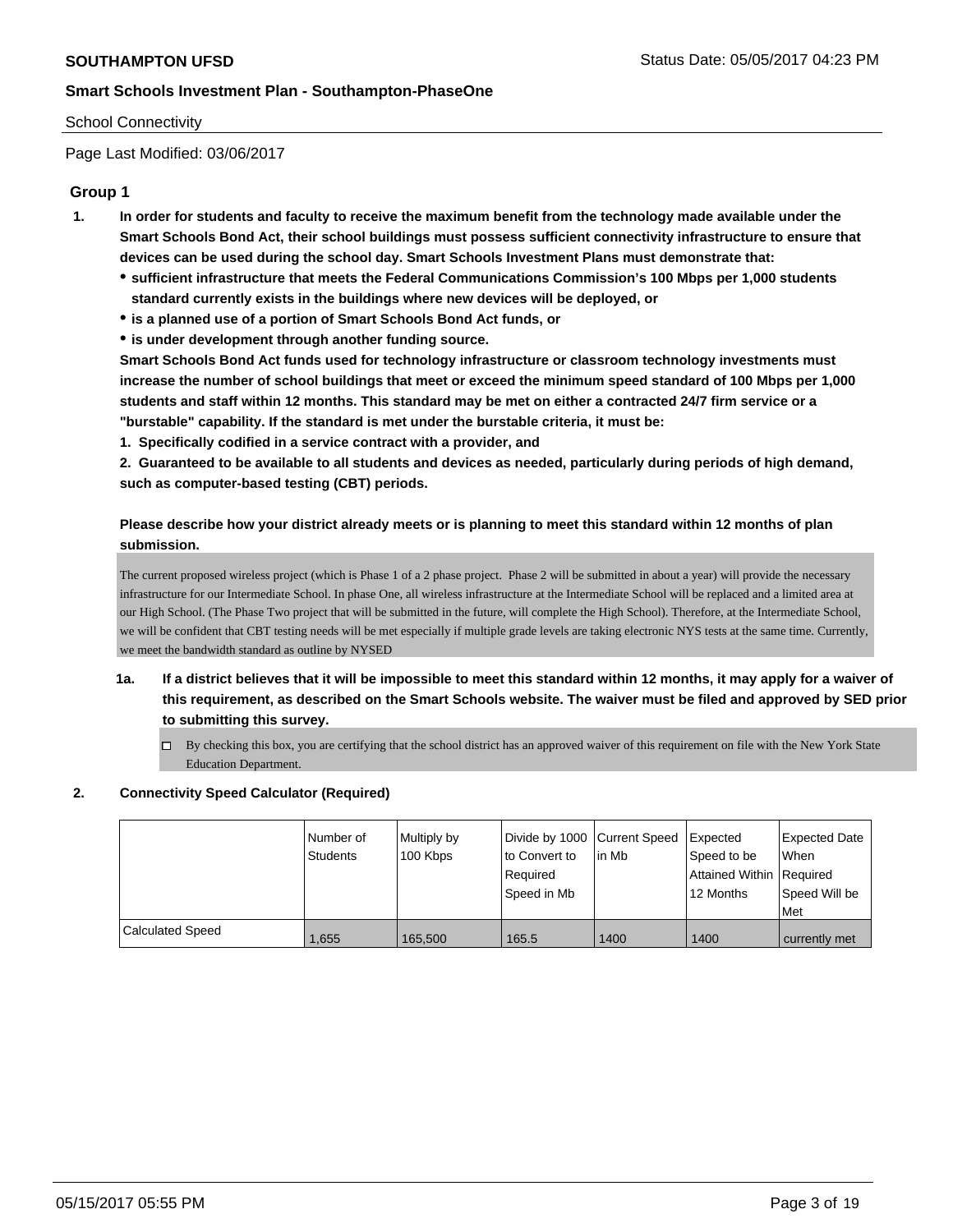## School Connectivity

Page Last Modified: 03/06/2017

## **3. Describe how you intend to use Smart Schools Bond Act funds for high-speed broadband and/or wireless connectivity projects in school buildings.**

Currently we have a Motorola system install in 2008, 2009 that the expected life ends summer 2017 (Thus we would lose support). In addition, the Motorola system cannot be upgraded past the "N" standard. The system below is AC 'wave 2' compatible

We plan on using these resources for two reason:

1) Replace existing Wireless APs (With Meraki MR42, MR52, M53)

2) Install POE switches that will support the above Wireless Access Points, especially using the new Wave 2 technology

We will using Smart Schools Money in 2 phases. In Phase One (which this application is for), we are applying for \$124,340 in Phase One, we are changing out 100% of the wireless at the Southampton Intermediate School, whereas we are changing out 20% at the Southampton High School. The High School is the center of incoming communications, therefore we need to change some wireless needs will be performed at the High School for the sake of the Intermediate School. A full High School plan (Phase II) will be submitted to NYS in the future (likely in a year) to complete the High School

# **4. Describe the linkage between the district's District Instructional Technology Plan and the proposed projects. (There should be a link between your response to this question and your response to Question 1 in Part E. Curriculum and Instruction "What are the district's plans to use digital connectivity and technology to improve teaching and learning?)**

As mentioned in our District Technology plan we are in a 1:1 tablet initiative with students in Grades 5-12, expanding even to Grades 3,4 in the future. The district is in the sixth year of implementation, going to into its seventh year. Over the next three years, the district plans (as mentioned in our Tech Plan) to have more computing power via more mobile devices with more resource intensive applications.

Both students and staff will regularly use on a daily basis cloud-based digital tools for storage (such as ebackpack) and learning systems (like ebackpack, castle learning, discovery ed,Read180, etc). Upgrading the the switches and Access Points for the Wireless Backbone at the Intermediate School will establish the necessary support for these system, including special education initiatives.

We are a 1:1 district with students in grades 5-12 utilizing an iPad for daily instruction. The district is beginning its sixth year of implementation. Over the next three years, the district plans to have more computing power via more devices at the elementary level. The wireless infrastructure will be maintained and increased in areas to handle the additional computing devices. In addition, when warranted "G" wireless access points have been switched out for "N" wireless access points. Southampton Public Schools has a Motorola Wireless system at the High School/Intermediate School and an Aruba System at the Elementary School. The Motorola system is planned to be switched out (Utilizing SMART Schools Funds) next year as the company has been bought out and product support is going away within the next year. We are replacing 100%of the Intermediate school's wireless infrastructure with Cisco Meraki and approximately 20% of the HS access points.

Southampton provides the most appropriate device/software/App to accommodate student needs so they can complete an academic, social or functional task with increased independence. Examples of such assistive technologies included but not limited to: Fm trainers in classrooms, iPads for every student with disabilities, multitude of apps to address needs of students.

eBackpack allows modification and grouping of materials, assessments and curriculum as direct by the IEP in a seamless manner. We provided individualized instruction for both students with disabilities as well as general education students. 24/7 access of individualized math and reading support in provided with the HMH Read180 reading comprehension program and Aleks and Go Math programs. These programs in particular have provided assistant in reducing the achievement gap.

Being 1:1 enable teachers to provide individualized instruction both inside of the classroom as well as outside. Most of our resources including textbooks are being converted to online or eBooks with audio and video embedded to increase comprehension for all learners but especially our struggling students. We use LightSailed provided level books to track and assess independent reading.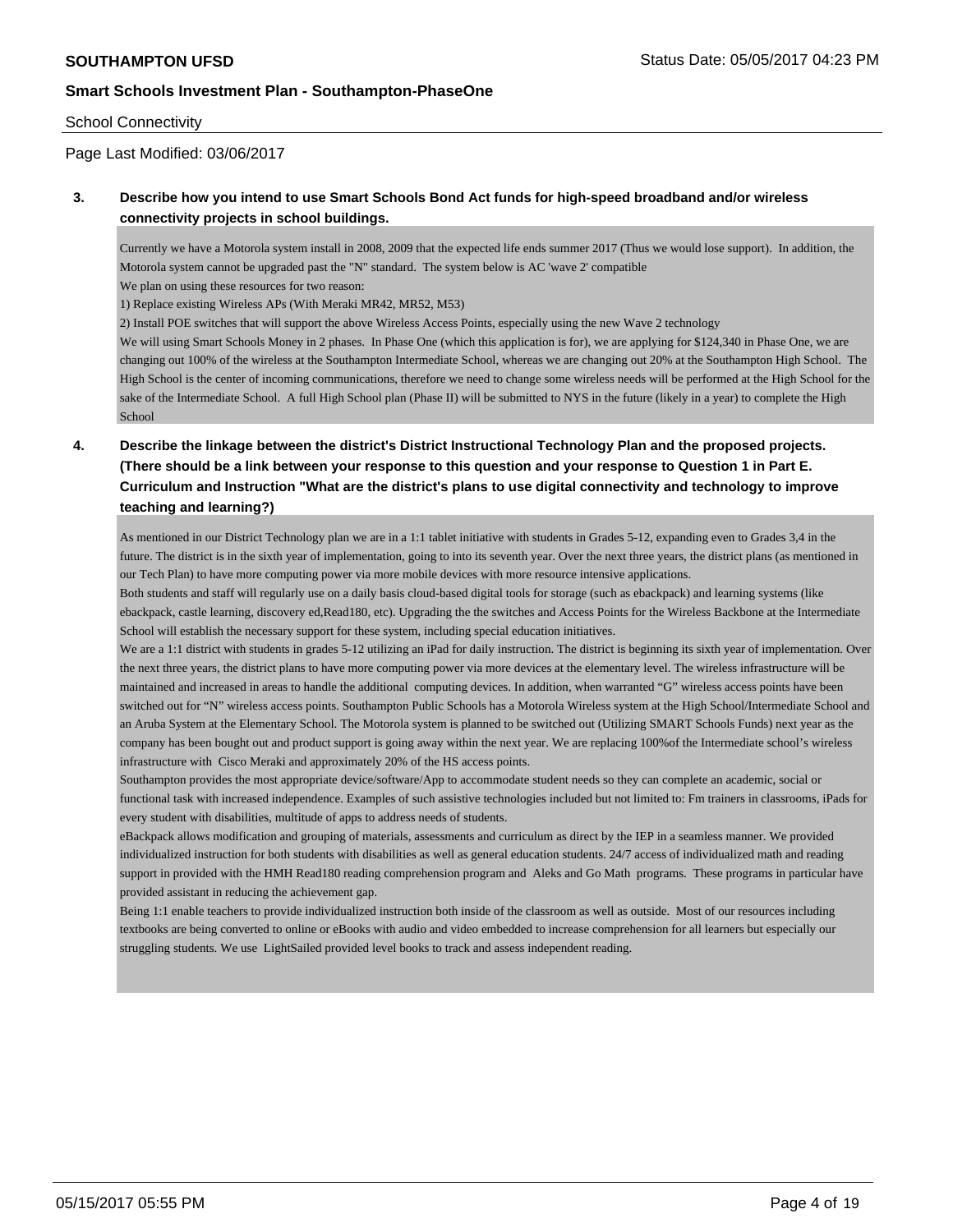#### School Connectivity

Page Last Modified: 03/06/2017

**5. If the district wishes to have students and staff access the Internet from wireless devices within the school building, or in close proximity to it, it must first ensure that it has a robust Wi-Fi network in place that has sufficient bandwidth to meet user demand.**

#### **Please describe how you have quantified this demand and how you plan to meet this demand.**

Specifically, at the Southampton Intermediate School, the 1:1 initiative implementation grew from a grades 6 thru 8 implementation to a grades 5 through 8 implementation. In addition, all teachers and teacher assistants now have an iPad at the Intermediate School. We supported this growth by implementing 10GBit connection between buildings and increasing district internet bandwidth from 100MBit 5 years ago, to 500 Mbit 3 years ago, to 1.4 GBit currently. The High School/Intermediate School Campus may have over 1500 clients connected wirelessly at this point daily through ipads, laptops, or wireless printers.

With installation of the proposed robust wireless equipment using the new wave2 AC standard (which newer iPads work well with that standard ), we expect less HTTP response time and increased throughput. In addition, with this new wireless infrastructure it will guard against bottlenecks within the network and provide with a more future-proof/expandable growth for upcoming years

**6. As indicated on Page 5 of the guidance, the Office of Facilities Planning will have to conduct a preliminary review of all capital projects, including connectivity projects.**

**Please indicate on a separate row each project number given to you by the Office of Facilities Planning.**

| Project Number        |
|-----------------------|
| 58-09-06-03-7-999-BA1 |
| (No Response)         |

**7. Certain high-tech security and connectivity infrastructure projects may be eligible for an expedited review process as determined by the Office of Facilities Planning.**

**Was your project deemed eligible for streamlined review?**

Yes

**7a. Districts that choose the Streamlined Review Process will be required to certify that they have reviewed all installations with their licensed architect or engineer of record and provide that person's name and license number. The licensed professional must review the products and proposed method of installation prior to implementation and review the work during and after completion in order to affirm that the work was codecompliant, if requested.**

I certify that I have reviewed all installations with a licensed architect or engineer of record.

**8. Include the name and license number of the architect or engineer of record.**

| <sup>'</sup> Name                      | License Number |
|----------------------------------------|----------------|
| Roger P. Smith AIA, LEED AP, Principal | 16514          |

**9. If you are submitting an allocation for School Connectivity complete this table.**

**Note that the calculated Total at the bottom of the table must equal the Total allocation for this category that you entered in the SSIP Overview overall budget.**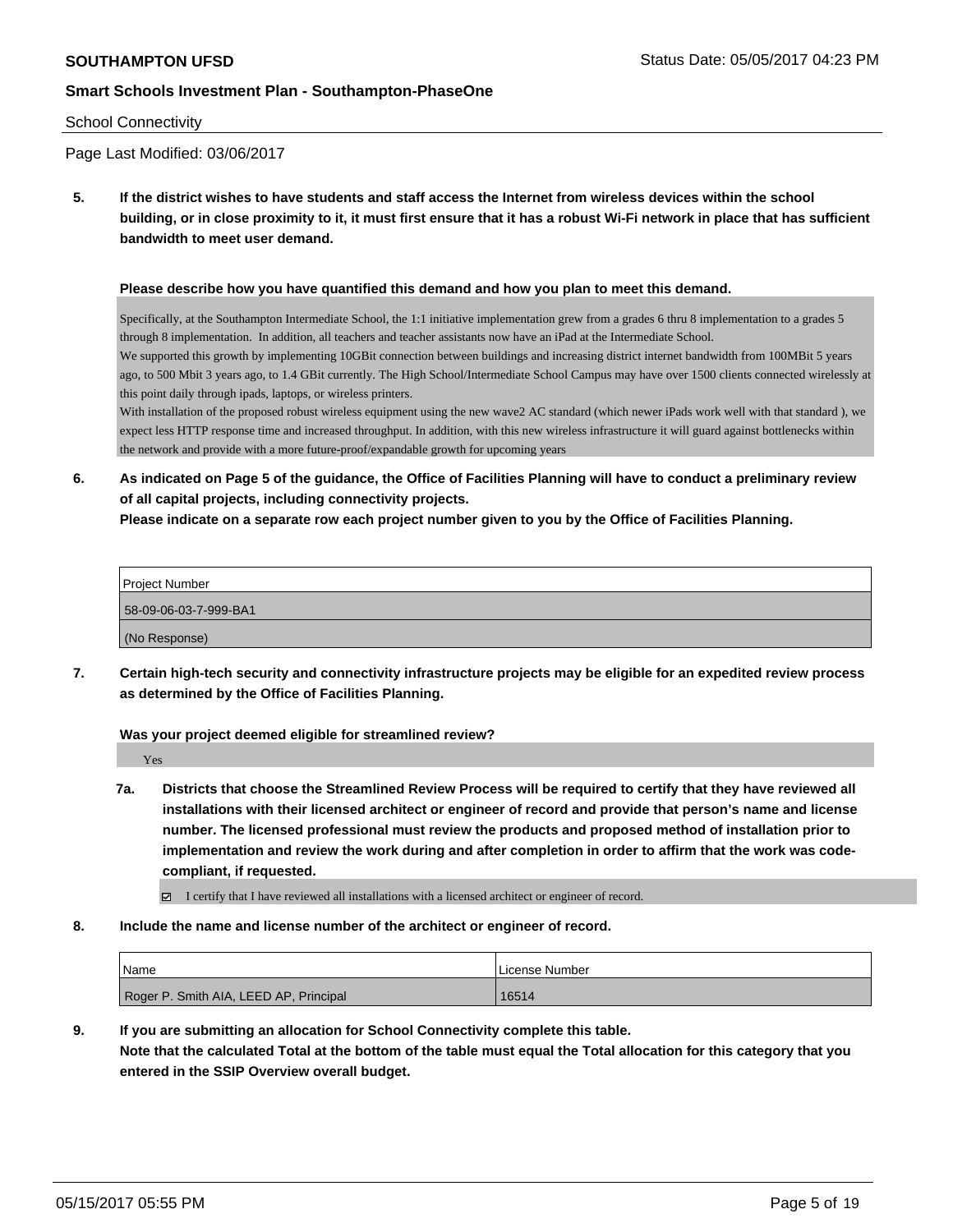School Connectivity

Page Last Modified: 03/06/2017

|                                            | Sub-          |
|--------------------------------------------|---------------|
|                                            | Allocation    |
| Network/Access Costs                       | 110,616       |
| <b>Outside Plant Costs</b>                 | (No Response) |
| School Internal Connections and Components | 8,224         |
| <b>Professional Services</b>               | 5,500         |
| Testing                                    | (No Response) |
| <b>Other Upfront Costs</b>                 | (No Response) |
| <b>Other Costs</b>                         | (No Response) |
| Totals:                                    | 124,340       |

**10. Please detail the type, quantity, per unit cost and total cost of the eligible items under each sub-category. This is especially important for any expenditures listed under the "Other" category. All expenditures must be eligible for tax-exempt financing to be reimbursed through the SSBA. Sufficient detail must be provided so that we can verify this is the case. If you have any questions, please contact us directly through smartschools@nysed.gov. NOTE: Wireless Access Points should be included in this category, not under Classroom Educational Technology, except those that will be loaned/purchased for nonpublic schools.**

| Select the allowable expenditure | Item to be purchased              | Quantity | Cost per Item | <b>Total Cost</b> |
|----------------------------------|-----------------------------------|----------|---------------|-------------------|
| type.                            |                                   |          |               |                   |
| Repeat to add another item under |                                   |          |               |                   |
| each type.                       |                                   |          |               |                   |
| Network/Access Costs             | 24-port Meraki Switches MS350-24X | 8        | 4,497         | 35,976            |
| <b>Connections/Components</b>    | Meraki SFP+ 10GB Fiber Module     | 11       | 660           | 7,260             |
| <b>Connections/Components</b>    | Meraki 40GB QSFP 1M               | 4        | 139           | 556               |
| <b>Connections/Components</b>    | Meraki 3M 10GB TWX Cable          | 2        | 105           | 210               |
| Network/Access Costs             | Meraki MR53 Access Point          | 34       | 1,020         | 34,680            |
| Network/Access Costs             | Meraki MR52 Access Point          | 29       | 840           | 24,360            |
| Network/Access Costs             | Meraki MR42 Access Point          | 24       | 650           | 15,600            |
| <b>Connections/Components</b>    | Meraki 40GB QSFP 3M cable         |          | 198           | 198               |
| <b>Professional Services</b>     | Architect to certify this Project |          | 5,500         | 5,500             |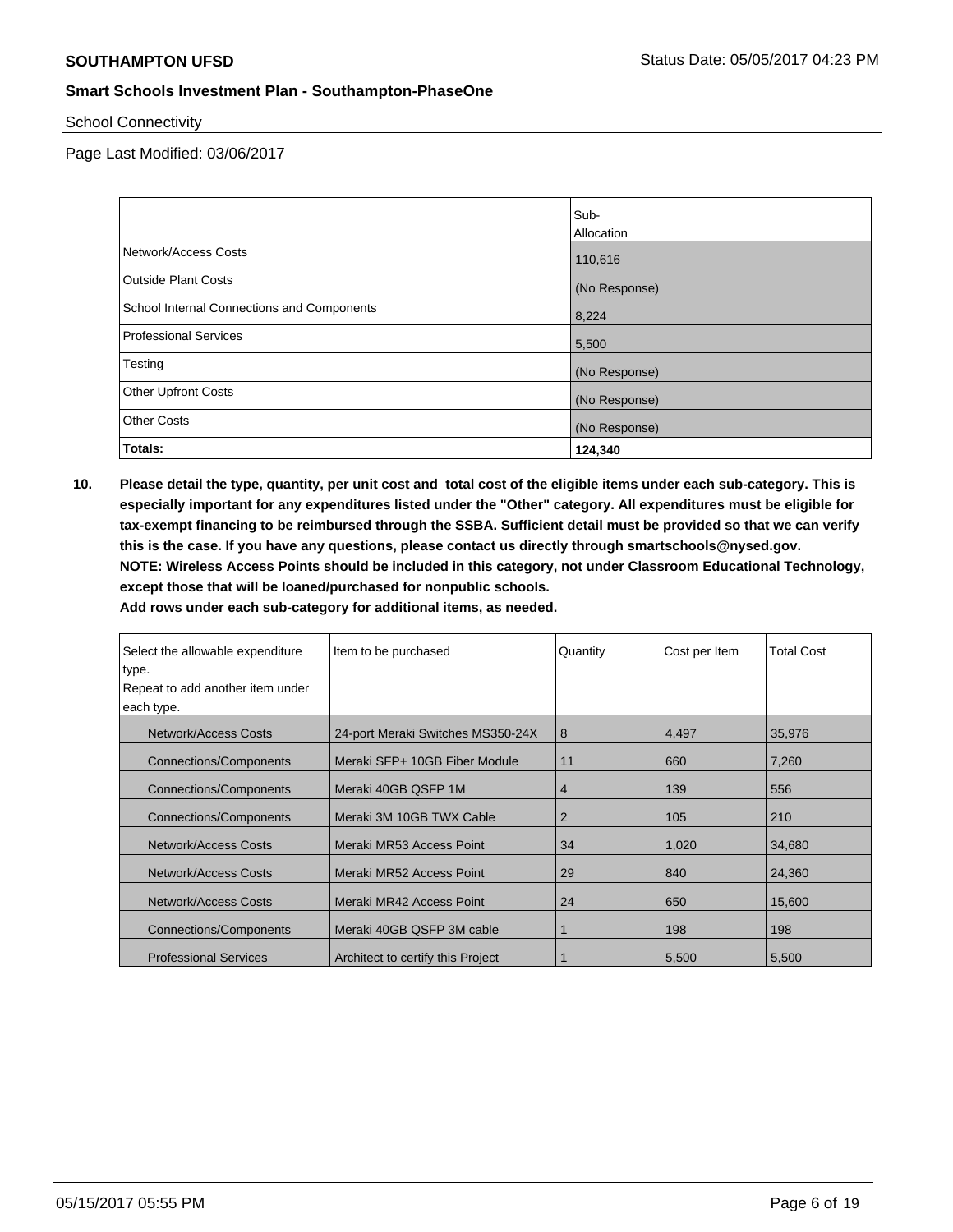Community Connectivity (Broadband and Wireless)

Page Last Modified: 02/07/2017

#### **Group 1**

**1. Describe how you intend to use Smart Schools Bond Act funds for high-speed broadband and/or wireless connectivity projects in the community.**

(No Response)

**2. Please describe how the proposed project(s) will promote student achievement and increase student and/or staff access to the Internet in a manner that enhances student learning and/or instruction outside of the school day and/or school building.**

(No Response)

**3. Community connectivity projects must comply with all the necessary local building codes and regulations (building and related permits are not required prior to plan submission).**

 $\Box$  I certify that we will comply with all the necessary local building codes and regulations.

**4. Please describe the physical location of the proposed investment.**

(No Response)

**5. Please provide the initial list of partners participating in the Community Connectivity Broadband Project, along with their Federal Tax Identification (Employer Identification) number.**

| <b>Project Partners</b> | Federal ID#     |
|-------------------------|-----------------|
| (No Response)           | l (No Response) |

**6. If you are submitting an allocation for Community Connectivity, complete this table. Note that the calculated Total at the bottom of the table must equal the Total allocation for this category that you entered in the SSIP Overview overall budget.**

|                              | Sub-Allocation |
|------------------------------|----------------|
| Network/Access Costs         | (No Response)  |
| Outside Plant Costs          | (No Response)  |
| <b>Tower Costs</b>           | (No Response)  |
| Customer Premises Equipment  | (No Response)  |
| <b>Professional Services</b> | (No Response)  |
| Testing                      | (No Response)  |
| <b>Other Upfront Costs</b>   | (No Response)  |
| <b>Other Costs</b>           | (No Response)  |
| Totals:                      | 0              |

**7. Please detail the type, quantity, per unit cost and total cost of the eligible items under each sub-category. This is especially important for any expenditures listed under the "Other" category. All expenditures must be capital-bond eligible to be reimbursed through the SSBA. If you have any questions, please contact us directly through smartschools@nysed.gov.**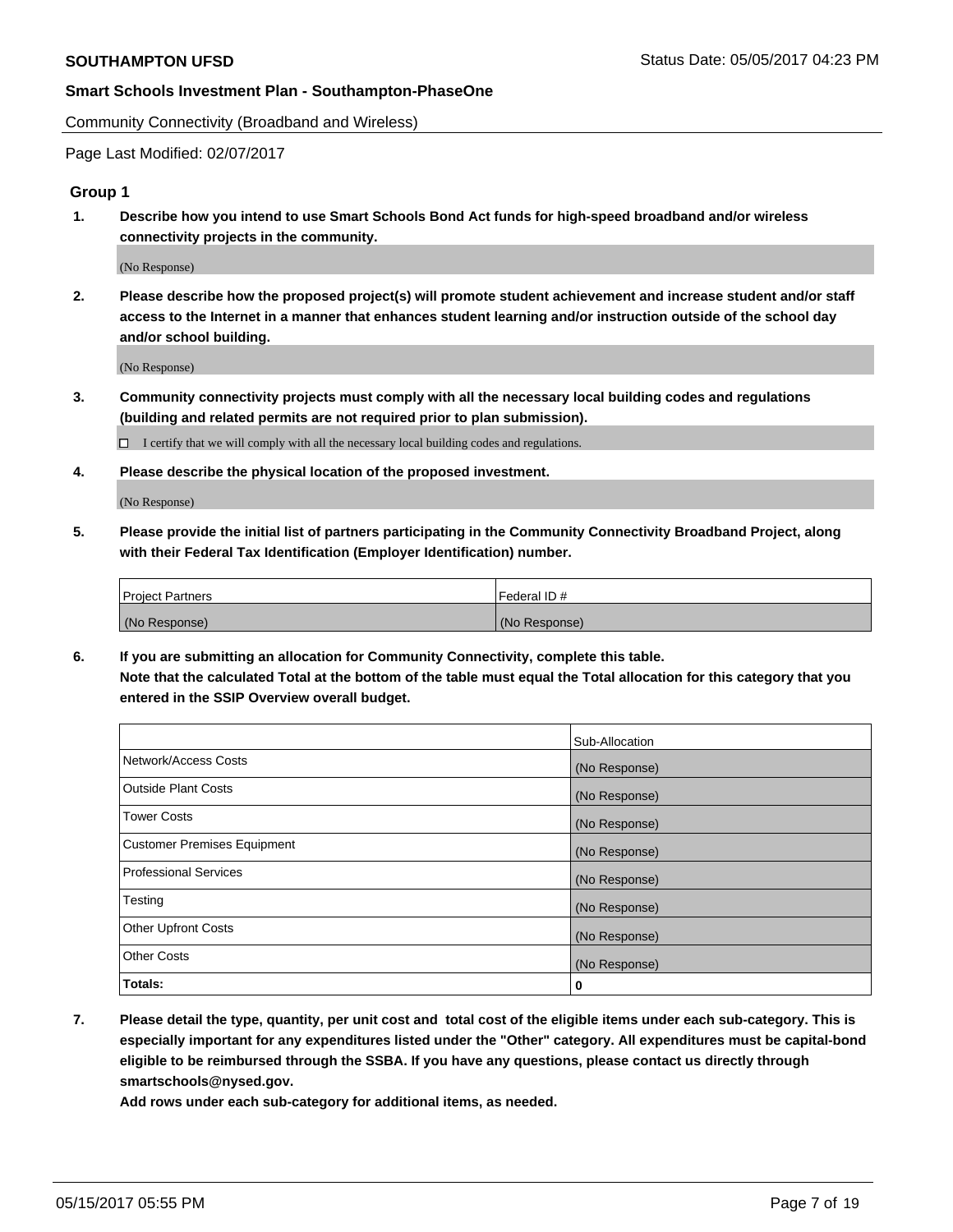Community Connectivity (Broadband and Wireless)

| Select the allowable expenditure<br>type.<br>Repeat to add another item under | Item to be purchased | Quantity      | Cost per Item | <b>Total Cost</b> |
|-------------------------------------------------------------------------------|----------------------|---------------|---------------|-------------------|
| each type.                                                                    |                      |               |               |                   |
| (No Response)                                                                 | (No Response)        | (No Response) | (No Response) | (No Response)     |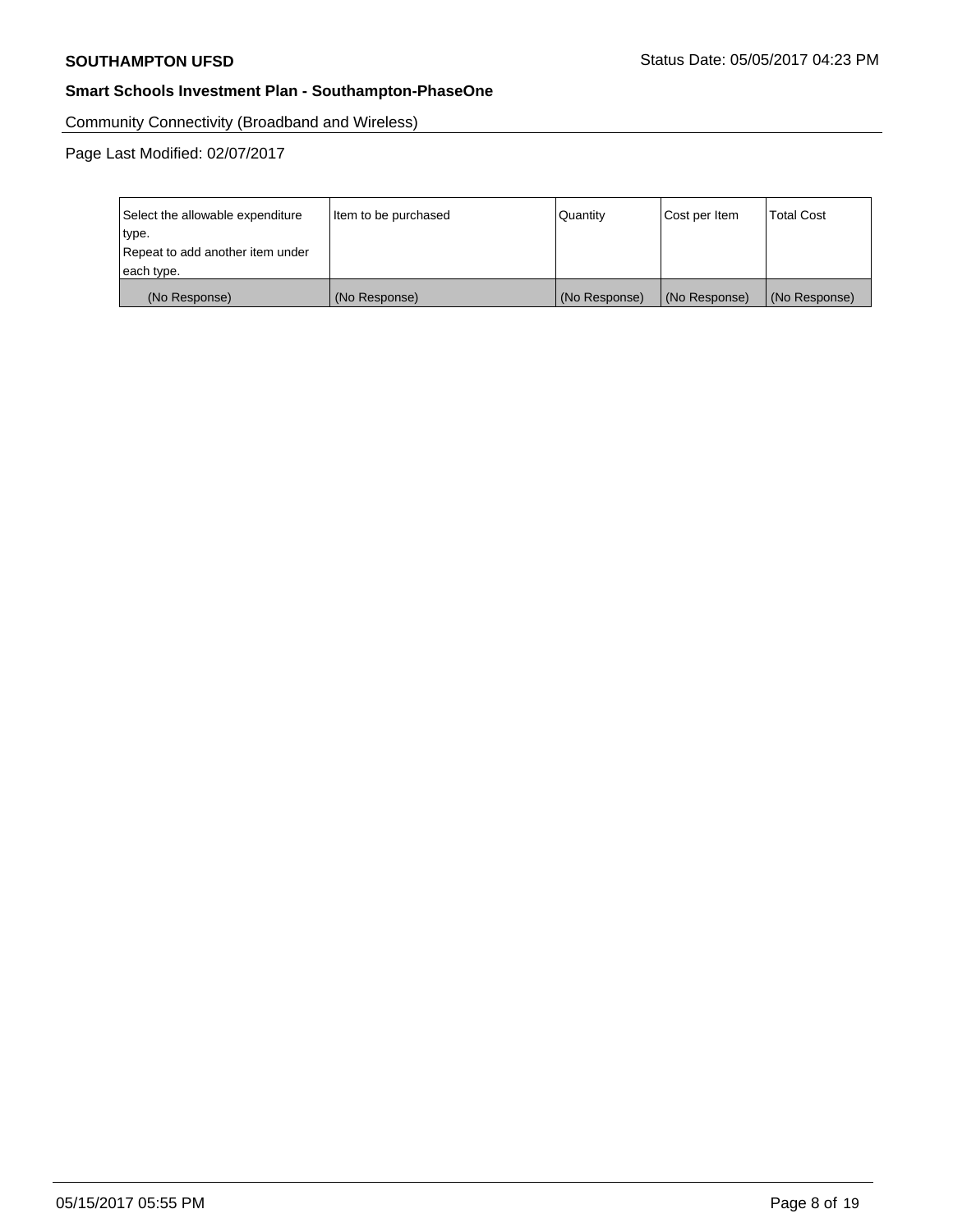#### Classroom Learning Technology

Page Last Modified: 02/07/2017

## **Questions**

**1. In order for students and faculty to receive the maximum benefit from the technology made available under the Smart Schools Bond Act, their school buildings must possess sufficient connectivity infrastructure to ensure that devices can be used during the school day. Smart Schools Investment Plans must demonstrate that sufficient infrastructure that meets the Federal Communications Commission's 100 Mbps per 1,000 students standard currently exists in the buildings where new devices will be deployed, or is a planned use of a portion of Smart Schools Bond Act funds, or is under development through another funding source.**

**Smart Schools Bond Act funds used for technology infrastructure or classroom technology investments must increase the number of school buildings that meet or exceed the minimum speed standard of 100 Mbps per 1,000 students and staff within 12 months. This standard may be met on either a contracted 24/7 firm service or a "burstable" capability. If the standard is met under the burstable criteria, it must be:**

- **1. Specifically codified in a service contract with a provider, and**
- **2. Guaranteed to be available to all students and devices as needed, particularly during periods of high demand, such as computer-based testing (CBT) periods.**

**Please describe how your district already meets or is planning to meet this standard within 12 months of plan submission.**

(No Response)

- **1a. If a district believes that it will be impossible to meet this standard within 12 months, it may apply for a waiver of this requirement, as described on the Smart Schools website. The waiver must be filed and approved by SED prior to submitting this survey.**
	- $\Box$  By checking this box, you are certifying that the school district has an approved waiver of this requirement on file with the New York State Education Department.

#### **2. Connectivity Speed Calculator (Required)**

|                         | l Number of<br>Students | Multiply by<br>100 Kbps | Divide by 1000   Current Speed<br>to Convert to<br>Required<br>Speed in Mb | lin Mb           | Expected<br>Speed to be<br>Attained Within Required<br>12 Months | <b>Expected Date</b><br>When<br>Speed Will be<br>Met |
|-------------------------|-------------------------|-------------------------|----------------------------------------------------------------------------|------------------|------------------------------------------------------------------|------------------------------------------------------|
| <b>Calculated Speed</b> | (No<br>Response)        | (No Response)           | (No<br>Response)                                                           | (No<br>Response) | (No<br>Response)                                                 | (No<br>Response)                                     |

**3. If the district wishes to have students and staff access the Internet from wireless devices within the school building, or in close proximity to it, it must first ensure that it has a robust Wi-Fi network in place that has sufficient bandwidth to meet user demand.**

**Please describe how you have quantified this demand and how you plan to meet this demand.**

(No Response)

**4. All New York State public school districts are required to complete and submit an Instructional Technology Plan survey to the New York State Education Department in compliance with Section 753 of the Education Law and per Part 100.12 of the Commissioner's Regulations.**

**Districts that include educational technology purchases as part of their Smart Schools Investment Plan must have a submitted and approved Instructional Technology Plan survey on file with the New York State Education Department.**

 $\Box$  By checking this box, you are certifying that the school district has an approved Instructional Technology Plan survey on file with the New York State Education Department.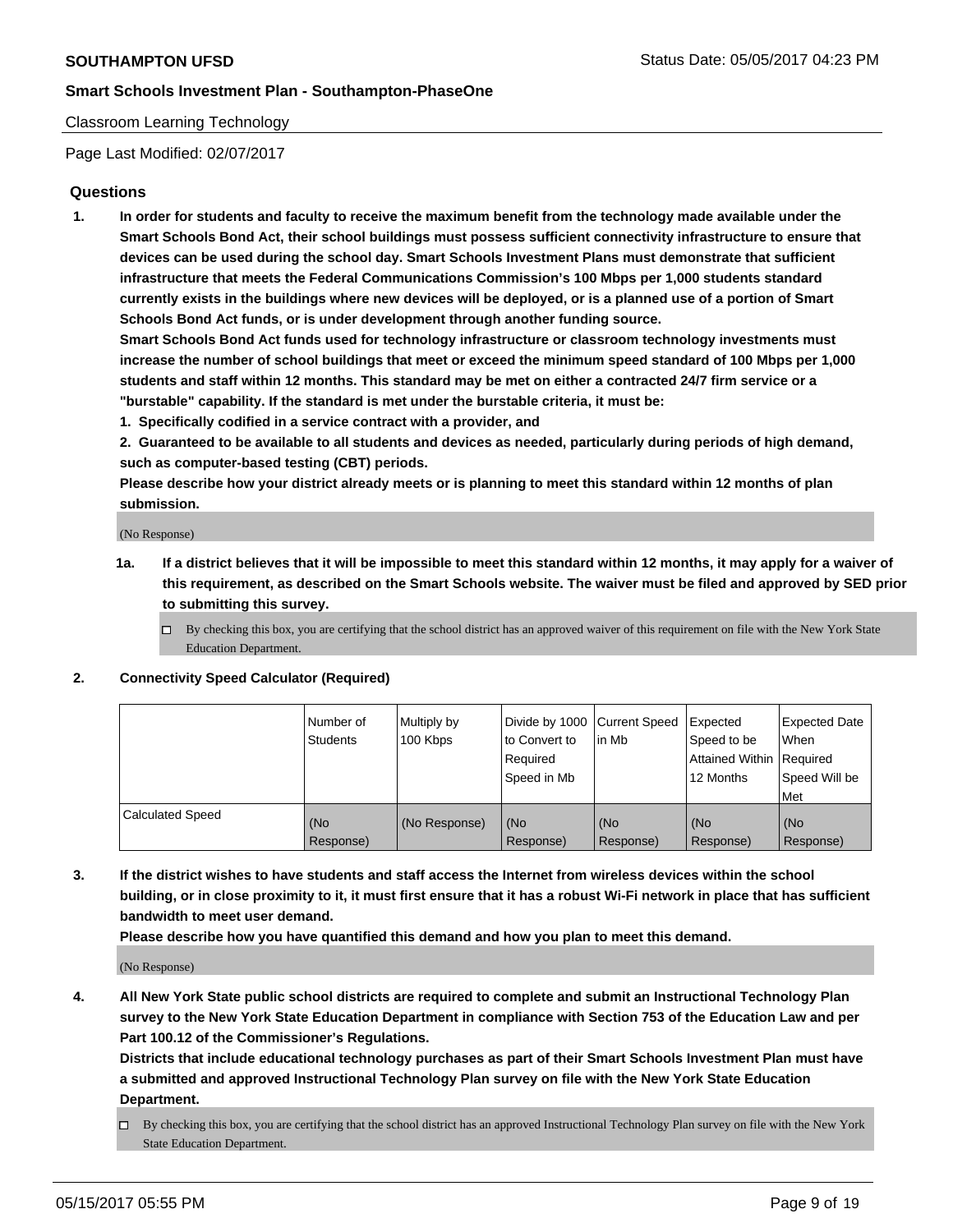#### Classroom Learning Technology

Page Last Modified: 02/07/2017

**5. Describe the devices you intend to purchase and their compatibility with existing or planned platforms or systems. Specifically address the adequacy of each facility's electrical, HVAC and other infrastructure necessary to install and support the operation of the planned technology.**

(No Response)

- **6. Describe how the proposed technology purchases will:**
	- **> enhance differentiated instruction;**
	- **> expand student learning inside and outside the classroom;**
	- **> benefit students with disabilities and English language learners; and**
	- **> contribute to the reduction of other learning gaps that have been identified within the district.**

**The expectation is that districts will place a priority on addressing the needs of students who struggle to succeed in a rigorous curriculum. Responses in this section should specifically address this concern and align with the district's Instructional Technology Plan (in particular Question 2 of E. Curriculum and Instruction: "Does the district's instructional technology plan address the needs of students with disabilities to ensure equitable access to instruction, materials and assessments?" and Question 3 of the same section: "Does the district's instructional technology plan address the provision of assistive technology specifically for students with disabilities to ensure access to and participation in the general curriculum?"**

(No Response)

**7. Where appropriate, describe how the proposed technology purchases will enhance ongoing communication with parents and other stakeholders and help the district facilitate technology-based regional partnerships, including distance learning and other efforts.**

(No Response)

**8. Describe the district's plan to provide professional development to ensure that administrators, teachers and staff can employ the technology purchased to enhance instruction successfully.**

**Note: This response should be aligned and expanded upon in accordance with your district's response to Question 1 of F. Professional Development of your Instructional Technology Plan: "Please provide a summary of professional development offered to teachers and staff, for the time period covered by this plan, to support technology to enhance teaching and learning. Please include topics, audience and method of delivery within your summary."**

(No Response)

- **9. Districts must contact the SUNY/CUNY teacher preparation program that supplies the largest number of the district's new teachers to request advice on innovative uses and best practices at the intersection of pedagogy and educational technology.**
	- By checking this box, you certify that you have contacted the SUNY/CUNY teacher preparation program that supplies the largest number of your new teachers to request advice on these issues.
	- **9a. Please enter the name of the SUNY or CUNY Institution that you contacted.**

(No Response)

**9b. Enter the primary Institution phone number.**

(No Response)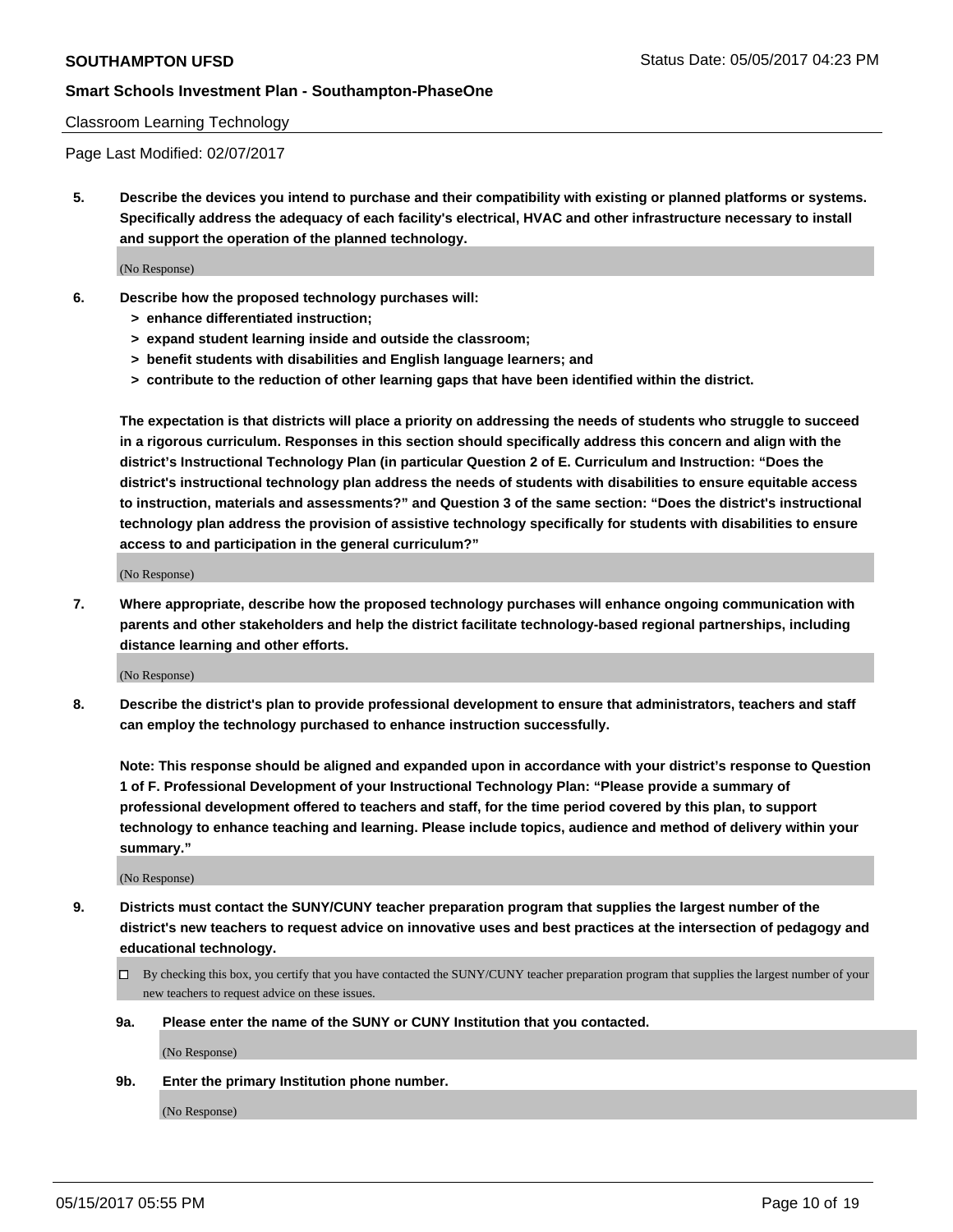Classroom Learning Technology

Page Last Modified: 02/07/2017

**9c. Enter the name of the contact person with whom you consulted and/or will be collaborating with on innovative uses of technology and best practices.**

(No Response)

**10. A district whose Smart Schools Investment Plan proposes the purchase of technology devices and other hardware must account for nonpublic schools in the district.**

**Are there nonpublic schools within your school district?**

Yes

 $\square$  No

**11. Nonpublic Classroom Technology Loan Calculator**

**The Smart Schools Bond Act provides that any Classroom Learning Technology purchases made using Smart Schools funds shall be lent, upon request, to nonpublic schools in the district. However, no school district shall be required to loan technology in amounts greater than the total obtained and spent on technology pursuant to the Smart Schools Bond Act and the value of such loan may not exceed the total of \$250 multiplied by the nonpublic school enrollment in the base year at the time of enactment.**

**See:**

**http://www.p12.nysed.gov/mgtserv/smart\_schools/docs/Smart\_Schools\_Bond\_Act\_Guidance\_04.27.15\_Final.pdf.**

|                                       | 1. Classroom<br>Technology | l 2. Public<br>Enrollment | 3. Nonpublic<br>Enrollment | l 4. Sum of<br>Public and | 15. Total Per<br>Pupil Sub- | 6. Total<br>Nonpublic Loan                                                                    |
|---------------------------------------|----------------------------|---------------------------|----------------------------|---------------------------|-----------------------------|-----------------------------------------------------------------------------------------------|
|                                       | Sub-allocation             | $(2014-15)$               | $(2014-15)$                | l Nonpublic               | allocation                  | Amount                                                                                        |
|                                       |                            |                           |                            | Enrollment                |                             |                                                                                               |
| Calculated Nonpublic Loan<br>  Amount |                            |                           |                            |                           |                             | (No Response)   (No Response)   (No Response)   (No Response)   (No Response)   (No Response) |

**12. To ensure the sustainability of technology purchases made with Smart Schools funds, districts must demonstrate a long-term plan to maintain and replace technology purchases supported by Smart Schools Bond Act funds. This sustainability plan shall demonstrate a district's capacity to support recurring costs of use that are ineligible for Smart Schools Bond Act funding such as device maintenance, technical support, Internet and wireless fees, maintenance of hotspots, staff professional development, building maintenance and the replacement of incidental items. Further, such a sustainability plan shall include a long-term plan for the replacement of purchased devices and equipment at the end of their useful life with other funding sources.**

 $\Box$  By checking this box, you certify that the district has a sustainability plan as described above.

**13. Districts must ensure that devices purchased with Smart Schools Bond funds will be distributed, prepared for use, maintained and supported appropriately. Districts must maintain detailed device inventories in accordance with generally accepted accounting principles.**

By checking this box, you certify that the district has a distribution and inventory management plan and system in place.

**14. If you are submitting an allocation for Classroom Learning Technology complete this table. Note that the calculated Total at the bottom of the table must equal the Total allocation for this category that you entered in the SSIP Overview overall budget.**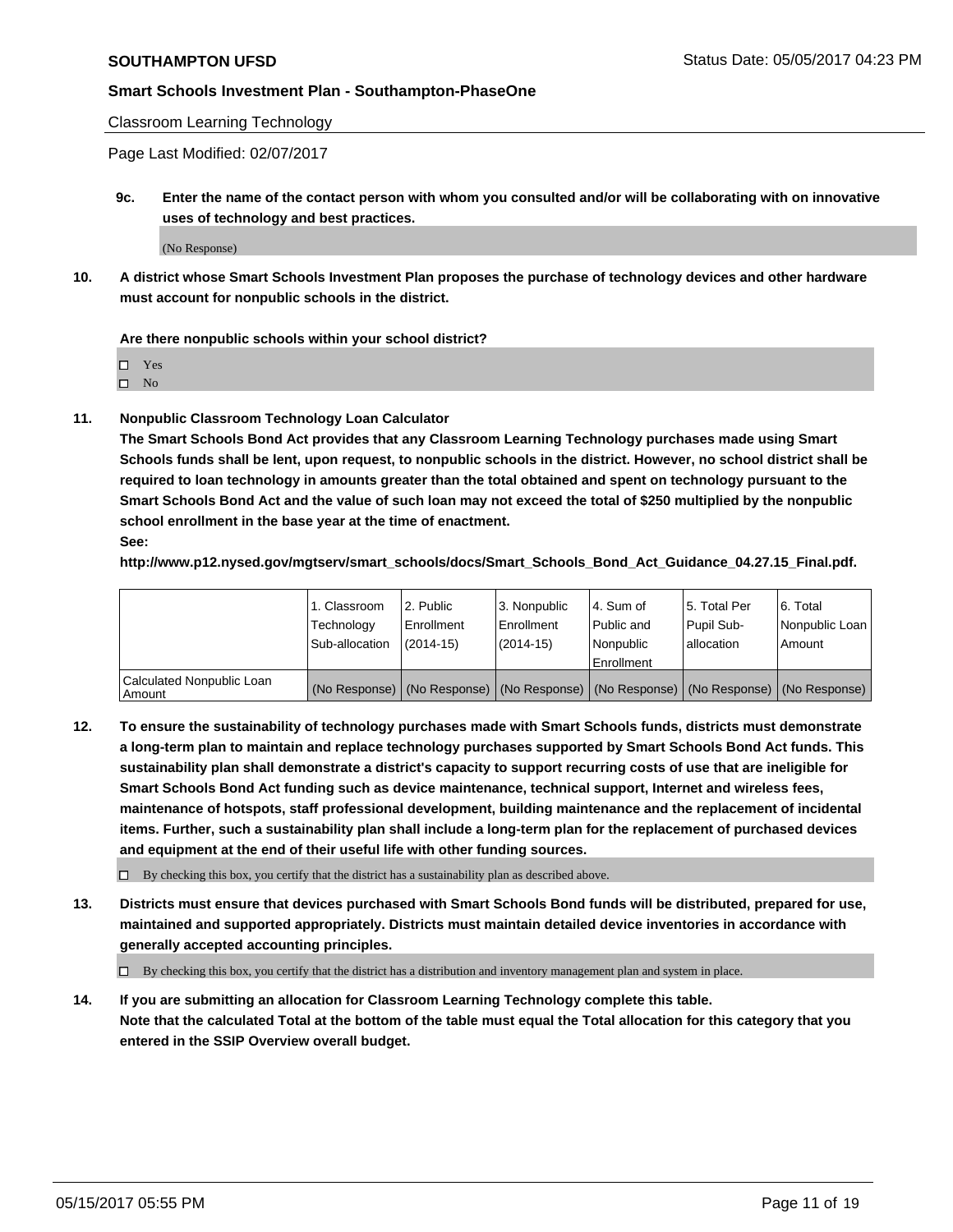#### Classroom Learning Technology

Page Last Modified: 02/07/2017

|                          | Sub-Allocation |
|--------------------------|----------------|
| Interactive Whiteboards  | (No Response)  |
| Computer Servers         | (No Response)  |
| <b>Desktop Computers</b> | (No Response)  |
| <b>Laptop Computers</b>  | (No Response)  |
| <b>Tablet Computers</b>  | (No Response)  |
| <b>Other Costs</b>       | (No Response)  |
| Totals:                  | 0              |

**15. Please detail the type, quantity, per unit cost and total cost of the eligible items under each sub-category. This is especially important for any expenditures listed under the "Other" category. All expenditures must be capital-bond eligible to be reimbursed through the SSBA. If you have any questions, please contact us directly through smartschools@nysed.gov.**

**Please specify in the "Item to be Purchased" field which specific expenditures and items are planned to meet the district's nonpublic loan requirement, if applicable.**

**NOTE: Wireless Access Points that will be loaned/purchased for nonpublic schools should ONLY be included in this category, not under School Connectivity, where public school districts would list them.**

| (No Response)                    | (No Response)        | (No Response) | (No Response) | (No Response)     |
|----------------------------------|----------------------|---------------|---------------|-------------------|
| each type.                       |                      |               |               |                   |
| Repeat to add another item under |                      |               |               |                   |
| ∣type.                           |                      |               |               |                   |
| Select the allowable expenditure | Item to be Purchased | Quantity      | Cost per Item | <b>Total Cost</b> |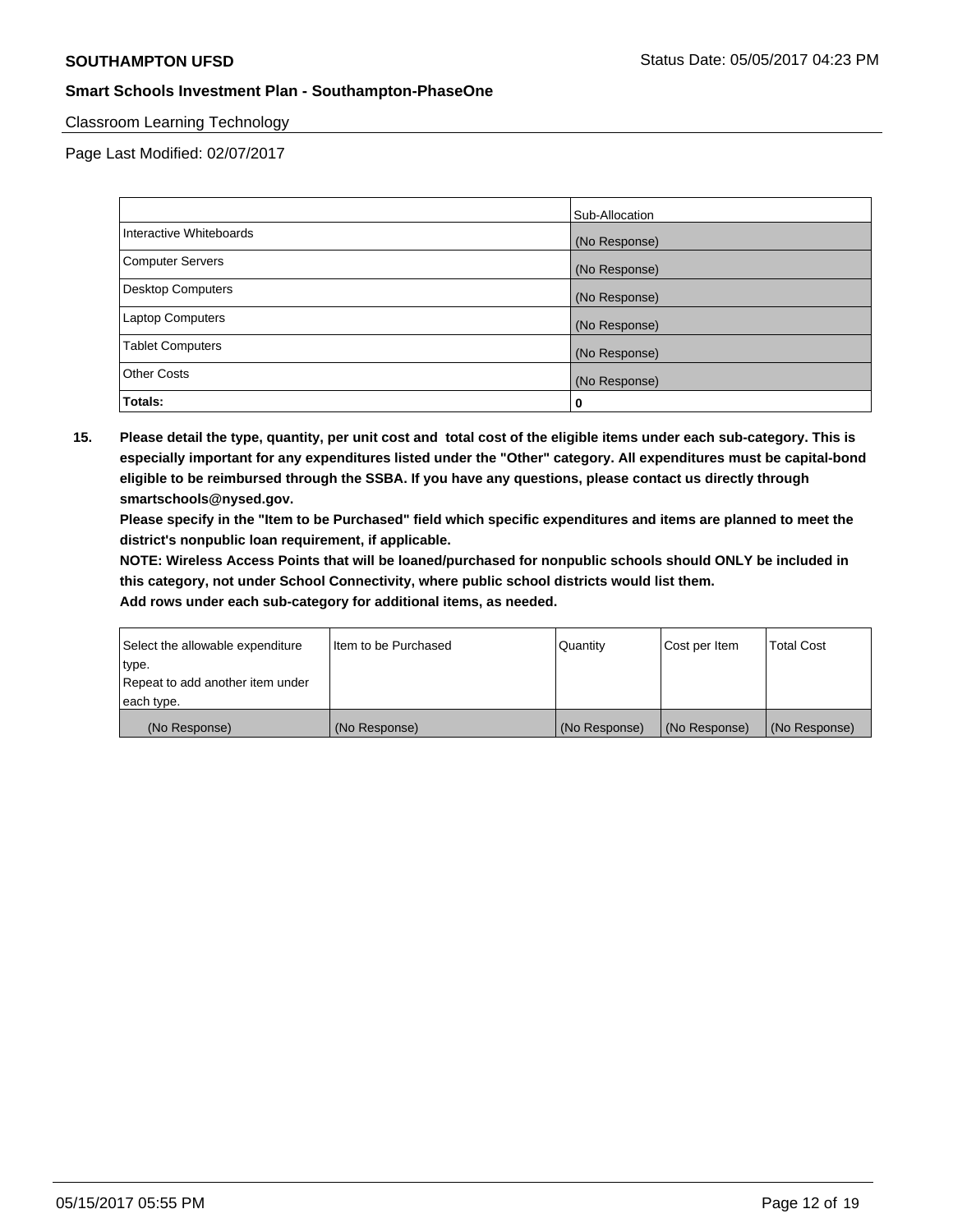#### Pre-Kindergarten Classrooms

Page Last Modified: 02/07/2017

#### **Group 1**

**1. Provide information regarding how and where the district is currently serving pre-kindergarten students and justify the need for additional space with enrollment projections over 3 years.**

(No Response)

- **2. Describe the district's plan to construct, enhance or modernize education facilities to accommodate prekindergarten programs. Such plans must include:**
	- **Specific descriptions of what the district intends to do to each space;**
	- **An affirmation that pre-kindergarten classrooms will contain a minimum of 900 square feet per classroom;**
	- **The number of classrooms involved;**
	- **The approximate construction costs per classroom; and**
	- **Confirmation that the space is district-owned or has a long-term lease that exceeds the probable useful life of the improvements.**

(No Response)

**3. Smart Schools Bond Act funds may only be used for capital construction costs. Describe the type and amount of additional funds that will be required to support ineligible ongoing costs (e.g. instruction, supplies) associated with any additional pre-kindergarten classrooms that the district plans to add.**

(No Response)

**4. All plans and specifications for the erection, repair, enlargement or remodeling of school buildings in any public school district in the State must be reviewed and approved by the Commissioner. Districts that plan capital projects using their Smart Schools Bond Act funds will undergo a Preliminary Review Process by the Office of Facilities Planning.**

**Please indicate on a separate row each project number given to you by the Office of Facilities Planning.**

| Project Number |  |
|----------------|--|
| (No Response)  |  |

**5. If you have made an allocation for Pre-Kindergarten Classrooms, complete this table. Note that the calculated Total at the bottom of the table must equal the Total allocation for this category that you entered in the SSIP Overview overall budget.**

|                                          | Sub-Allocation |
|------------------------------------------|----------------|
| Construct Pre-K Classrooms               | (No Response)  |
| Enhance/Modernize Educational Facilities | (No Response)  |
| Other Costs                              | (No Response)  |
| Totals:                                  | 0              |

**6. Please detail the type, quantity, per unit cost and total cost of the eligible items under each sub-category. This is especially important for any expenditures listed under the "Other" category. All expenditures must be capital-bond eligible to be reimbursed through the SSBA. If you have any questions, please contact us directly through smartschools@nysed.gov.**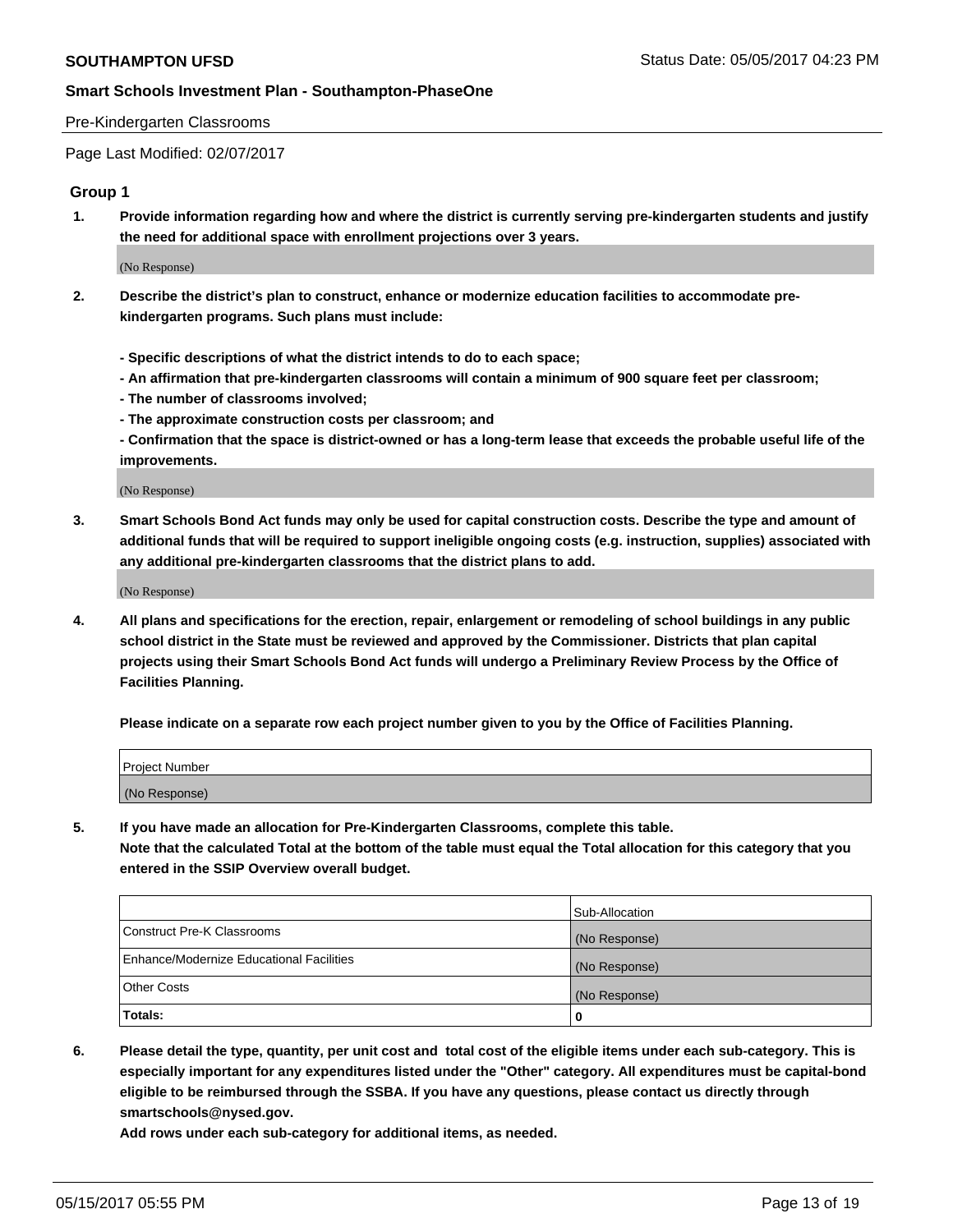# Pre-Kindergarten Classrooms

| Select the allowable expenditure | Item to be purchased | Quantity      | Cost per Item | <b>Total Cost</b> |
|----------------------------------|----------------------|---------------|---------------|-------------------|
| type.                            |                      |               |               |                   |
| Repeat to add another item under |                      |               |               |                   |
| each type.                       |                      |               |               |                   |
| (No Response)                    | (No Response)        | (No Response) | (No Response) | (No Response)     |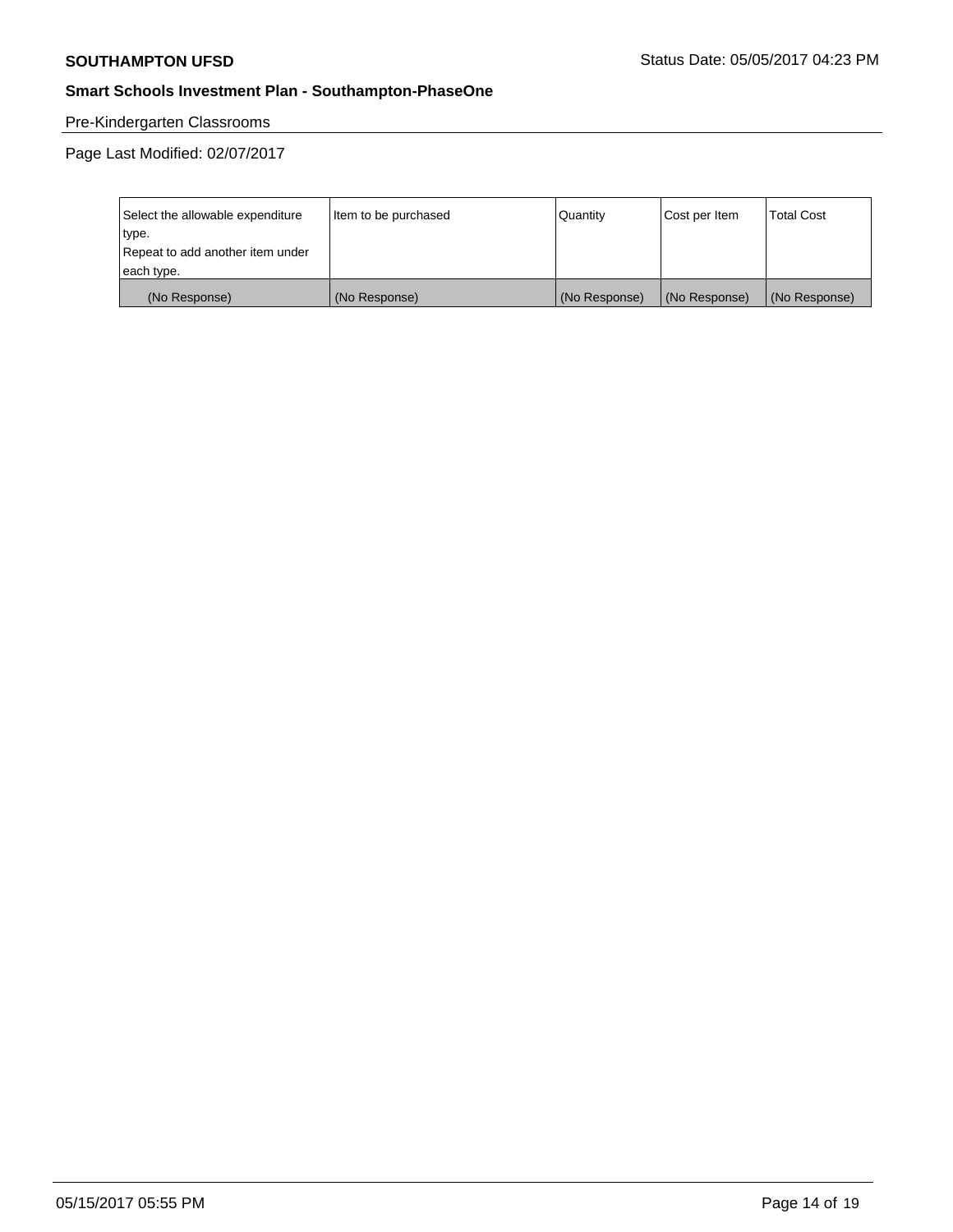Replace Transportable Classrooms

Page Last Modified: 02/07/2017

#### **Group 1**

**1. Describe the district's plan to construct, enhance or modernize education facilities to provide high-quality instructional space by replacing transportable classrooms.**

(No Response)

**2. All plans and specifications for the erection, repair, enlargement or remodeling of school buildings in any public school district in the State must be reviewed and approved by the Commissioner. Districts that plan capital projects using their Smart Schools Bond Act funds will undergo a Preliminary Review Process by the Office of Facilities Planning.**

**Please indicate on a separate row each project number given to you by the Office of Facilities Planning.**

| Project Number |  |
|----------------|--|
| (No Response)  |  |

**3. For large projects that seek to blend Smart Schools Bond Act dollars with other funds, please note that Smart Schools Bond Act funds can be allocated on a pro rata basis depending on the number of new classrooms built that directly replace transportable classroom units.**

**If a district seeks to blend Smart Schools Bond Act dollars with other funds describe below what other funds are being used and what portion of the money will be Smart Schools Bond Act funds.**

(No Response)

**4. If you have made an allocation for Replace Transportable Classrooms, complete this table. Note that the calculated Total at the bottom of the table must equal the Total allocation for this category that you entered in the SSIP Overview overall budget.**

|                                                | Sub-Allocation |
|------------------------------------------------|----------------|
| Construct New Instructional Space              | (No Response)  |
| Enhance/Modernize Existing Instructional Space | (No Response)  |
| Other Costs                                    | (No Response)  |
| Totals:                                        | $\Omega$       |

**5. Please detail the type, quantity, per unit cost and total cost of the eligible items under each sub-category. This is especially important for any expenditures listed under the "Other" category. All expenditures must be capital-bond eligible to be reimbursed through the SSBA. If you have any questions, please contact us directly through smartschools@nysed.gov.**

| Select the allowable expenditure | Item to be purchased | Quantity      | Cost per Item | <b>Total Cost</b> |
|----------------------------------|----------------------|---------------|---------------|-------------------|
| type.                            |                      |               |               |                   |
| Repeat to add another item under |                      |               |               |                   |
| each type.                       |                      |               |               |                   |
| (No Response)                    | (No Response)        | (No Response) | (No Response) | (No Response)     |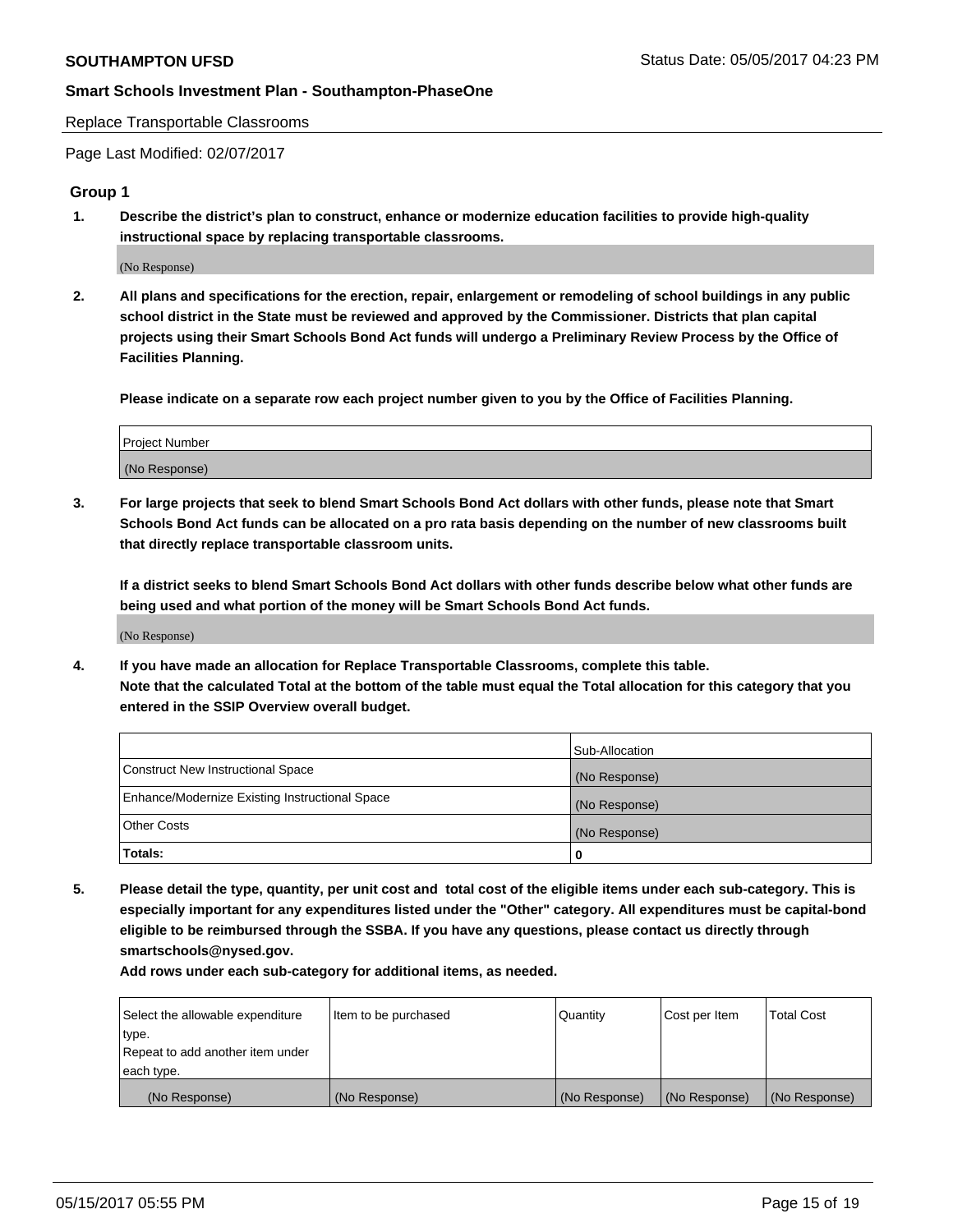#### High-Tech Security Features

Page Last Modified: 02/07/2017

#### **Group 1**

**1. Describe how you intend to use Smart Schools Bond Act funds to install high-tech security features in school buildings and on school campuses.**

(No Response)

**2. All plans and specifications for the erection, repair, enlargement or remodeling of school buildings in any public school district in the State must be reviewed and approved by the Commissioner. Districts that plan capital projects using their Smart Schools Bond Act funds will undergo a Preliminary Review Process by the Office of Facilities Planning.** 

**Please indicate on a separate row each project number given to you by the Office of Facilities Planning.**

| Project Number |  |
|----------------|--|
|                |  |
|                |  |
|                |  |
| (No Response)  |  |
|                |  |

- **3. Was your project deemed eligible for streamlined Review?**
	- Yes  $\hfill \square$  No
- **4. Include the name and license number of the architect or engineer of record.**

| <b>Name</b>   | License Number |
|---------------|----------------|
| (No Response) | (No Response)  |

**5. If you have made an allocation for High-Tech Security Features, complete this table. Note that the calculated Total at the bottom of the table must equal the Total allocation for this category that you entered in the SSIP Overview overall budget.**

|                                                      | Sub-Allocation |
|------------------------------------------------------|----------------|
| Capital-Intensive Security Project (Standard Review) | (No Response)  |
| <b>Electronic Security System</b>                    | (No Response)  |
| <b>Entry Control System</b>                          | (No Response)  |
| Approved Door Hardening Project                      | (No Response)  |
| <b>Other Costs</b>                                   | (No Response)  |
| Totals:                                              | 0              |

**6. Please detail the type, quantity, per unit cost and total cost of the eligible items under each sub-category. This is especially important for any expenditures listed under the "Other" category. All expenditures must be capital-bond eligible to be reimbursed through the SSBA. If you have any questions, please contact us directly through smartschools@nysed.gov.**

| (No Response)                    | (No Response)        | (No Response)   | (No Response) | (No Response)     |
|----------------------------------|----------------------|-----------------|---------------|-------------------|
| each type.                       |                      |                 |               |                   |
| Repeat to add another item under |                      |                 |               |                   |
| type.                            |                      |                 |               |                   |
| Select the allowable expenditure | Item to be purchased | <b>Quantity</b> | Cost per Item | <b>Total Cost</b> |
|                                  |                      |                 |               |                   |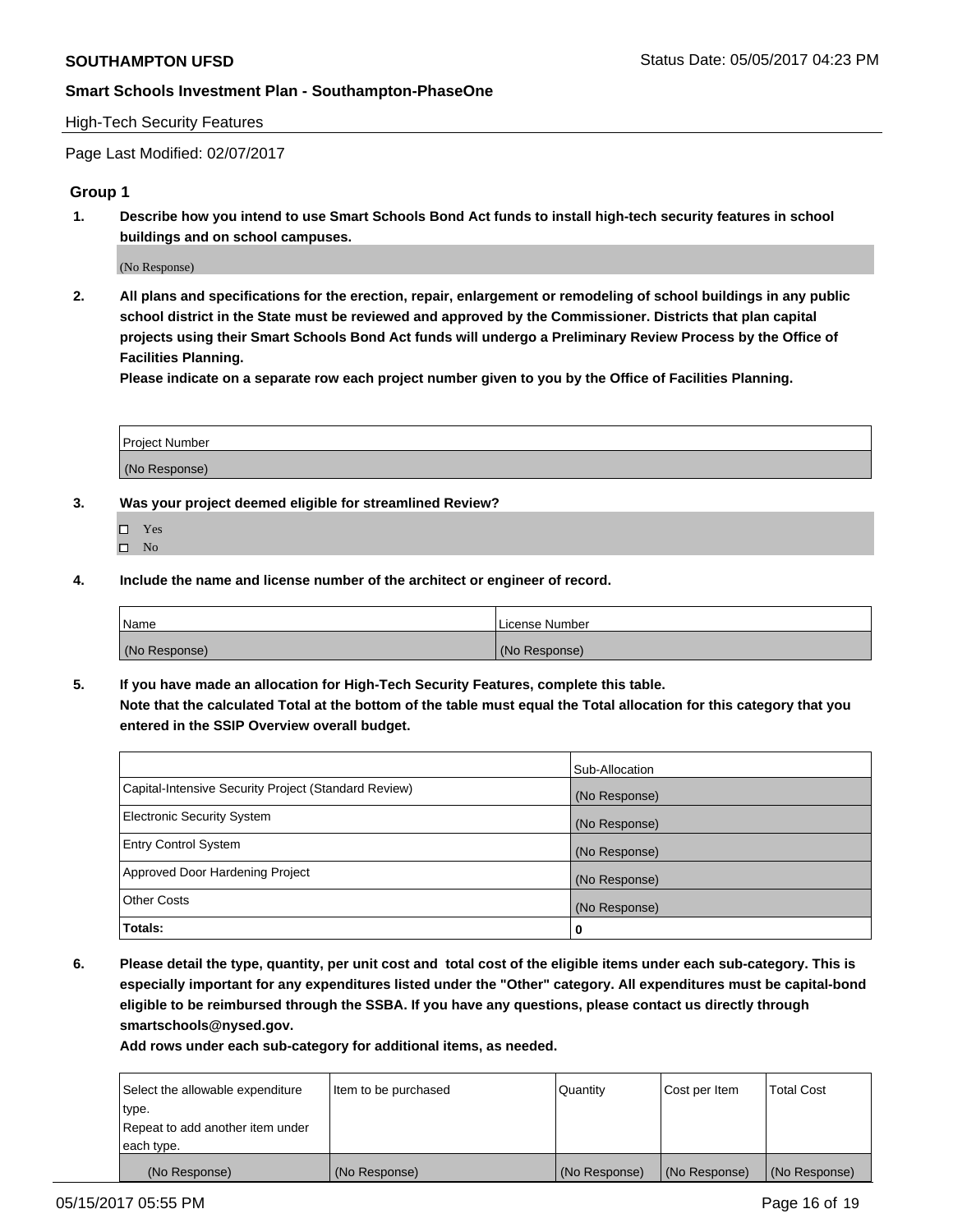High-Tech Security Features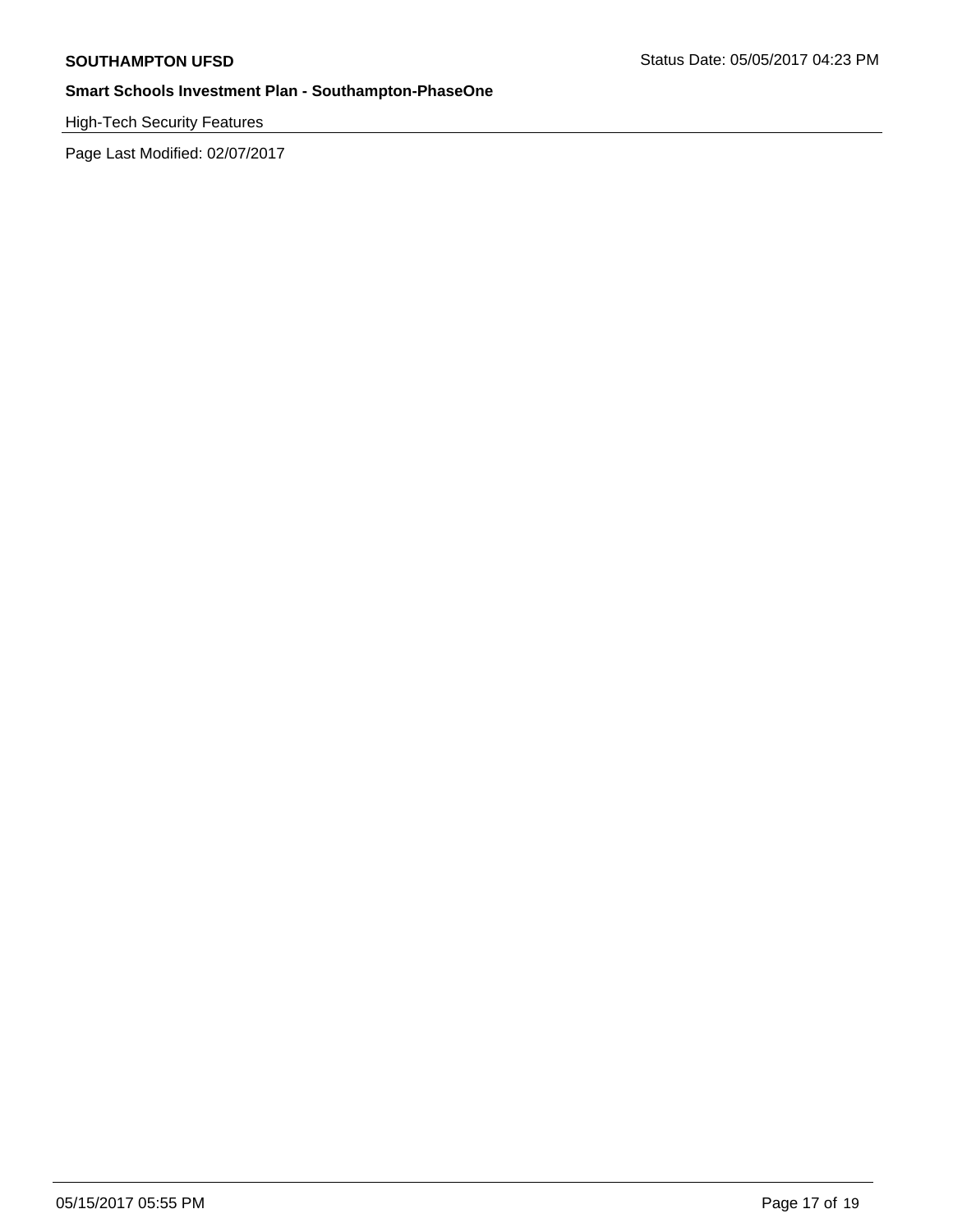Report